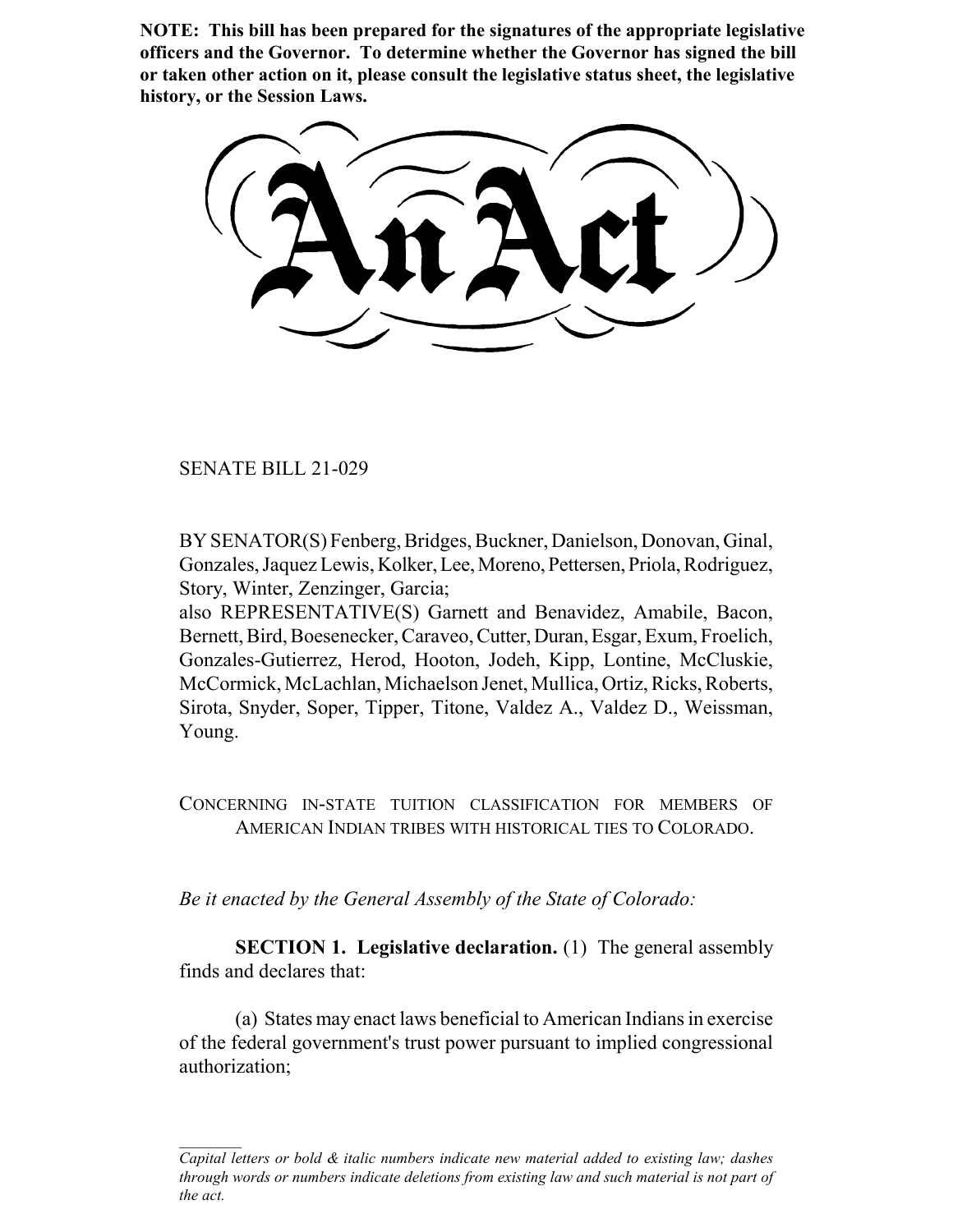(b) The United States supreme court, in *Morton v. Mancari*, 417 U.S. 535 (1974), has recognized that classifications based on membership in federally recognized American Indian tribes are not racial classifications but rather classifications based on membership to quasi-sovereign tribal entities;

(c) The state of Colorado maintains a list of federally recognized American Indian tribes that have historical ties to the land now called Colorado for purposes of the federal "Native American Graves Protection and Repatriation Act", 25 U.S.C. sec. 3001 et seq., as amended, and the state unmarked human burial process pursuant to part 13 of article 80 of title 24, Colorado Revised Statutes; and

(d) Postsecondary educational institutions of the state of Colorado seek to achieve a diverse student population, ensuring the rich interchange of ideas.

**SECTION 2.** In Colorado Revised Statutes, **add** 23-7-112 as follows:

**23-7-112. Tuition classification for members of American Indian tribes with historical ties to Colorado - legislative declaration.** (1) (a) THE GENERAL ASSEMBLY FINDS AND DECLARES THAT:

(I) OFTEN DUE TO CIRCUMSTANCES BEYOND THEIR CONTROL, MANY AMERICAN INDIAN TRIBES AND MEMBERS OF AMERICAN INDIAN TRIBES HAVE BEEN FORCED TO RELOCATE ACROSS STATE LINES, FAR FROM THEIR HISTORICAL HOME PLACES. AS A CONSEQUENCE, AMERICAN INDIAN HIGH SCHOOL STUDENTS OFTEN ONLY RECEIVE IN-STATE TUITION ELIGIBILITY IN THEIR STATE OF CURRENT RESIDENCE RATHER THAN THE STATE THEIR TRIBES TRADITIONALLY CALLED THEIR ANCESTRAL HOME.

(II) COLORADO INCLUDES THE ANCESTRAL HOME PLACES OF AT LEAST FORTY-EIGHT AMERICAN INDIAN TRIBES;

(III) ACCORDING TO THE UNITED STATES CENSUS BUREAU CURRENT POPULATION SURVEY, IN 2016, ONLY APPROXIMATELY NINETEEN PERCENT OF COLLEGE-AGED AMERICAN INDIAN TRIBE MEMBERS WERE ENROLLED IN COLLEGE, COMPARED TO APPROXIMATELY FORTY-ONE PERCENT OF THE TOTAL COLLEGE-AGED POPULATION, THE LOWEST PERCENTAGE OF ALL RACE

PAGE 2-SENATE BILL 21-029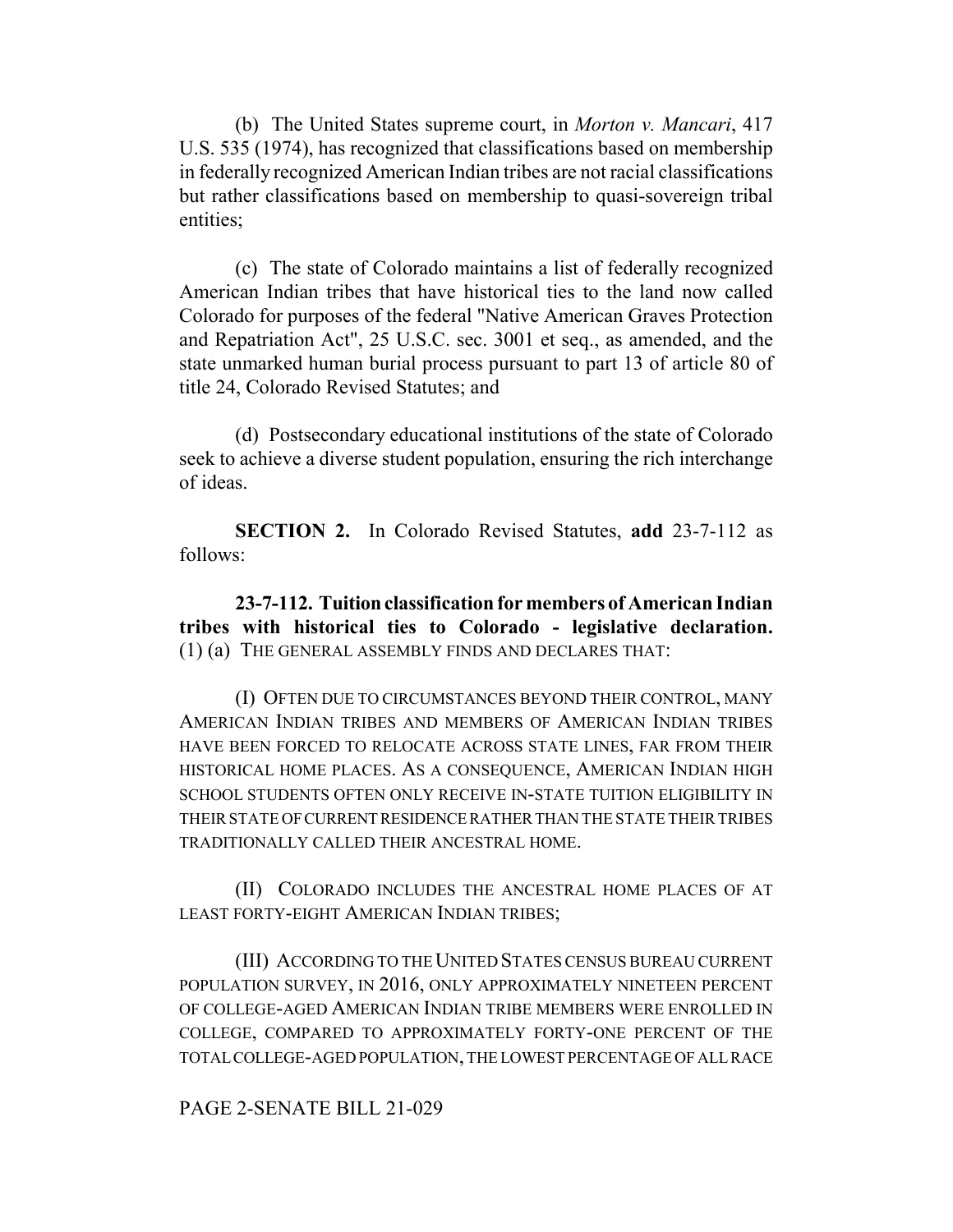AND ETHNICITY GROUPS SURVEYED; AND

(IV) FURTHER, IN 2016, OVER TWENTY-SIX PERCENT OF AMERICAN INDIAN PEOPLE LIVED IN POVERTY, THE HIGHEST RATE OF ANY RACE GROUP SURVEYED, WITH THIRTY-THREE PERCENT OF AMERICAN INDIAN CHILDREN UNDER EIGHTEEN YEARS OF AGE LIVING IN POVERTY.

(b) THEREFORE, THE GENERAL ASSEMBLY DECLARES THAT COLORADO PUBLIC UNIVERSITIES AND COLLEGES SHOULD EXTEND IN-STATE TUITION CLASSIFICATION TO AMERICAN INDIAN STUDENTS WHO ARE REGISTERED MEMBERS OF A FEDERALLY RECOGNIZED AMERICAN INDIAN TRIBE WITH HISTORICAL TIES TO COLORADO.

(2) NOTWITHSTANDING ANY OTHER PROVISION OF THIS ARTICLE 7 TO THE CONTRARY, BEGINNING WITH THE 2021-22 ACADEMIC YEAR, THE GOVERNING BOARD OF EACH INSTITUTION SHALL ADOPT A POLICY TO GRANT IN-STATE TUITION CLASSIFICATION TO A STUDENT WHO IS A REGISTERED MEMBER OF A FEDERALLY RECOGNIZED AMERICAN INDIAN TRIBE WITH HISTORICAL TIES TO COLORADO, AS DESIGNATED BY THE COLORADO COMMISSION OF INDIAN AFFAIRS, ESTABLISHED PURSUANT TO ARTICLE 44 OF TITLE 24, IN PARTNERSHIP WITH HISTORY COLORADO.

(3) BEGINNING WITH THE FALL SEMESTER OF THE 2021-22 ACADEMIC YEAR, A STUDENT CLASSIFIED AS AN IN-STATE STUDENT PURSUANT TO THIS SECTION:

(a) MAY BE COUNTED AS A RESIDENT STUDENT FOR ANY PURPOSE PURSUANT TO THIS ARTICLE 7;

(b) MAY BE COUNTED AS A RESIDENT STUDENT FOR PURPOSES OF SECTION 23-1-113.5; AND

(c) IS ELIGIBLE TO PARTICIPATE IN THE COLLEGE OPPORTUNITY FUND STIPEND PURSUANT TO PART 2 OF ARTICLE 18 OF THIS TITLE 23 AND STATE-FUNDED STUDENT FINANCIAL ASSISTANCE PROGRAMS PURSUANT TO ARTICLE 3.3 OF THIS TITLE 23, AND MAY BE ELIGIBLE FOR PRIVATE FINANCIAL AID PROGRAMS.

(4) THIS SECTION DOES NOT APPLY TO FORT LEWIS COLLEGE DUE TO ITS HISTORIC COMMITMENT TO AMERICAN INDIAN EDUCATION.

## PAGE 3-SENATE BILL 21-029